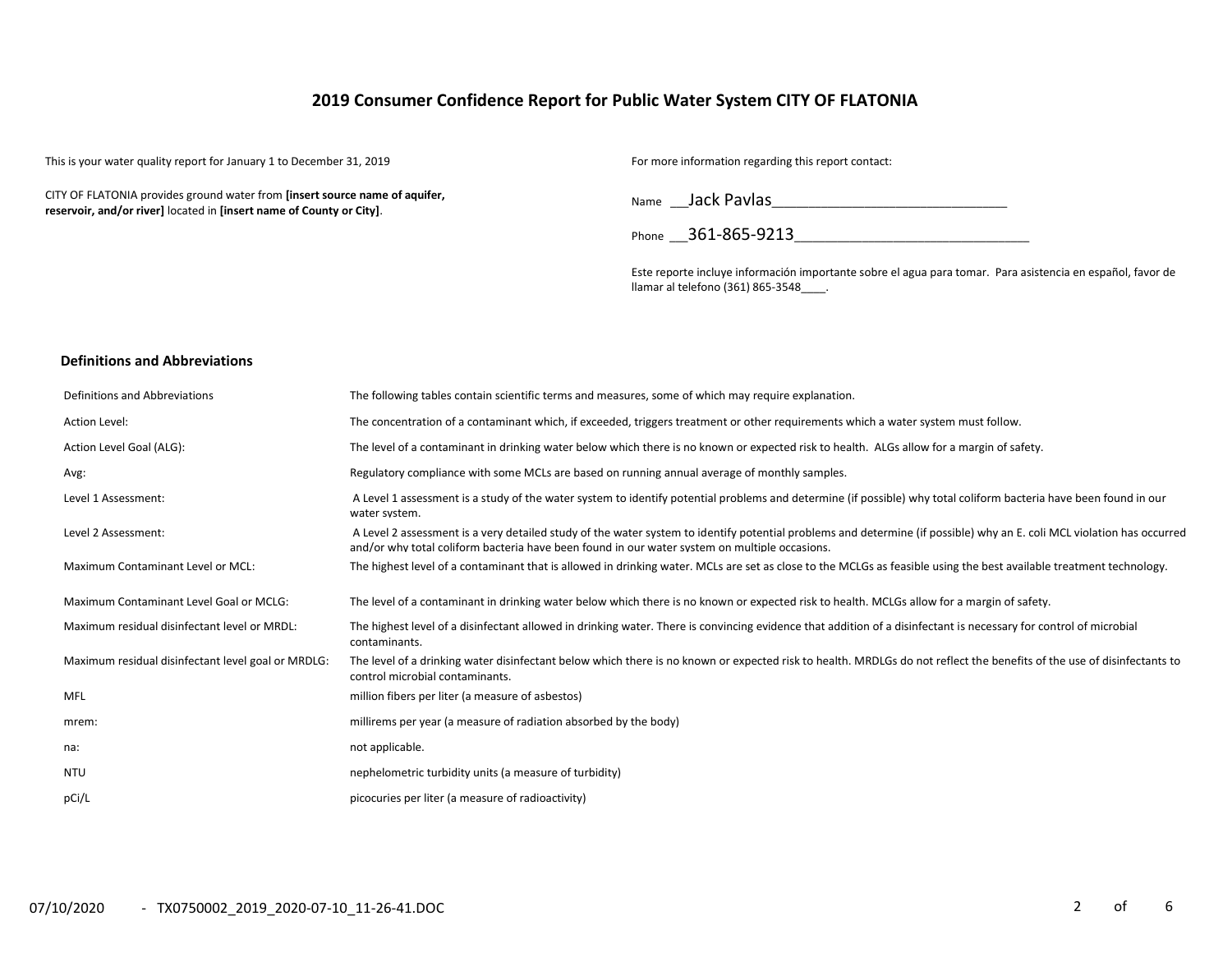## **Definitions and Abbreviations**

| ppb:                       | micrograms per liter or parts per billion - or one ounce in 7,350,000 gallons of water. |
|----------------------------|-----------------------------------------------------------------------------------------|
| ppm:                       | milligrams per liter or parts per million - or one ounce in 7,350 gallons of water.     |
| ppq                        | parts per quadrillion, or picograms per liter (pg/L)                                    |
| ppt                        | parts per trillion, or nanograms per liter (ng/L)                                       |
| Treatment Technique or TT: | A required process intended to reduce the level of a contaminant in drinking water.     |

# **Information about your Drinking Water**

The sources of drinking water (both tap water and bottled water) include rivers, lakes, streams, ponds, reservoirs, springs, and wells. As water travels over the surface of the land or through the ground, it dissolves naturally-occurring minerals and, in some cases, radioactive material, and can pick up substances resulting from the presence of animals or from human activity.

Drinking water, including bottled water, may reasonably be expected to contain at least small amounts of some contaminants. The presence of contaminants does not necessarily indicate that water poses a health risk. More information about contaminants and potential health effects can be obtained by calling the EPAs Safe Drinking Water Hotline at (800) 426-4791.

Contaminants that may be present in source water include:

- Microbial contaminants, such as viruses and bacteria, which may come from sewage treatment plants, septic systems, agricultural livestock operations, and wildlife.

- Inorganic contaminants, such as salts and metals, which can be naturally-occurring or result from urban storm water runoff, industrial or domestic wastewater discharges, oil and gas production, mining, or farming.

- Pesticides and herbicides, which may come from a variety of sources such as agriculture, urban storm water runoff, and residential uses.

- Organic chemical contaminants, including synthetic and volatile organic chemicals, which are by-products of industrial processes and petroleum production, and can also come from gas stations, urban storm water runoff, and septic systems.

- Radioactive contaminants, which can be naturally-occurring or be the result of oil and gas production and mining activities.

In order to ensure that tap water is safe to drink, EPA prescribes regulations which limit the amount of certain contaminants in water provided by public water systems. FDA regulations establish limits for contaminants in bottled water which must provide the same protection for public health.

Contaminants may be found in drinking water that may cause taste, color, or odor problems. These types of problems are not necessarily causes for health concerns. For more information on taste, odor, or color of drinking water, please contact the system's business office.

You may be more vulnerable than the general population to certain microbial contaminants, such as Cryptosporidium, in drinking water. Infants, some elderly, or immunocompromised persons such as those undergoing chemotherapy for cancer; persons who have undergone organ transplants; those who are undergoing treatment with steroids; and people with HIV/AIDS or other immune system disorders, can be particularly at risk from infections. You should seek advice about drinking water from your physician or health care providers. Additional guidelines on appropriate means to lessen the risk of infection by Cryptosporidium are available from the Safe Drinking Water Hotline (800-426-4791).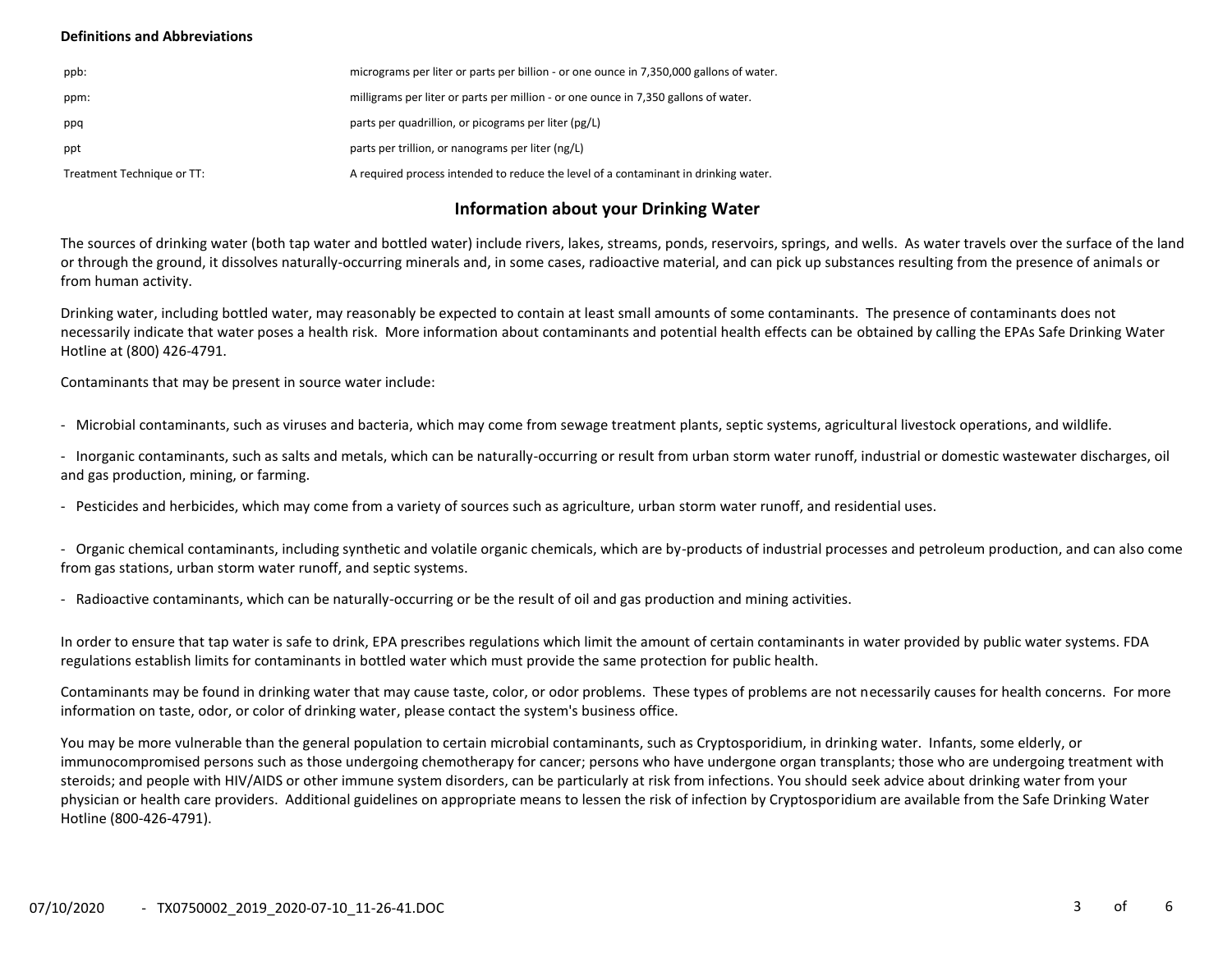If present, elevated levels of lead can cause serious health problems, especially for pregnant women and young children. Lead in drinking water is primarily from materials and components associated with service lines and home plumbing. We are responsible for providing high quality drinking water, but we cannot control the variety of materials used in plumbing components. When your water has been sitting for several hours, you can minimize the potential for lead exposure by flushing your tap for 30 seconds to 2 minutes before using water for drinking or cooking. If you are concerned about lead in your water, you may wish to have your water tested. Information on lead in drinking water, testing methods, and steps you can take to minimize exposure is available from the Safe Drinking Water Hotline or at http://www.epa.gov/safewater/lead.

#### **Information about Source Water**

'TCEQ completed an assessment of your source water, and results indicate that some of our sources are susceptible to certain contaminants. The sampling requirements for your water system is based on this susceptibility and previous sample data. Any detections of these contaminants will be found in this Consumer Confidence Report. For more information on source water assessments and protection efforts at our system contact **[insert water system contact][insert phone number]**'

| <b>Lead and Copper</b> | Date Sampled | <b>MCLG</b> | <b>Action Level (AL)</b> | 90th Percentile | # Sites Over AL | <b>Units</b> | Violation | Likely Source of Contamination                                                                               |
|------------------------|--------------|-------------|--------------------------|-----------------|-----------------|--------------|-----------|--------------------------------------------------------------------------------------------------------------|
| Copper                 | 2019         | 1.3         | 1.3                      | 0.173           |                 | ppm          | Ν         | Erosion of natural deposits; Leaching from wood<br>preservatives; Corrosion of household plumbing<br>cyctame |
| Lead                   | 2019         |             |                          |                 |                 | ppb          | Ν         | Corrosion of household plumbing systems;<br>Erosion of natural deposits.                                     |

# **2019 Water Quality Test Results**

| Disinfection Bv-Products | <b>Collection Date</b> | <b>Highest Level</b><br><b>Detected</b> | Range of Individual<br><b>Samples</b> | <b>MCLG</b>              | <b>MCL</b> | <b>Units</b> | <b>Violation</b> | <b>Likely Source of Contamination</b>      |
|--------------------------|------------------------|-----------------------------------------|---------------------------------------|--------------------------|------------|--------------|------------------|--------------------------------------------|
| Haloacetic Acids (HAA5)  | 2019                   |                                         | $5.1 - 5.1$                           | No goal for the<br>total | 60         | ppb          |                  | By-product of drinking water disinfection. |

'\* The value in the Highest Level or Average Detected column is the highest average of all HAA5 sample results collected at a location over a year'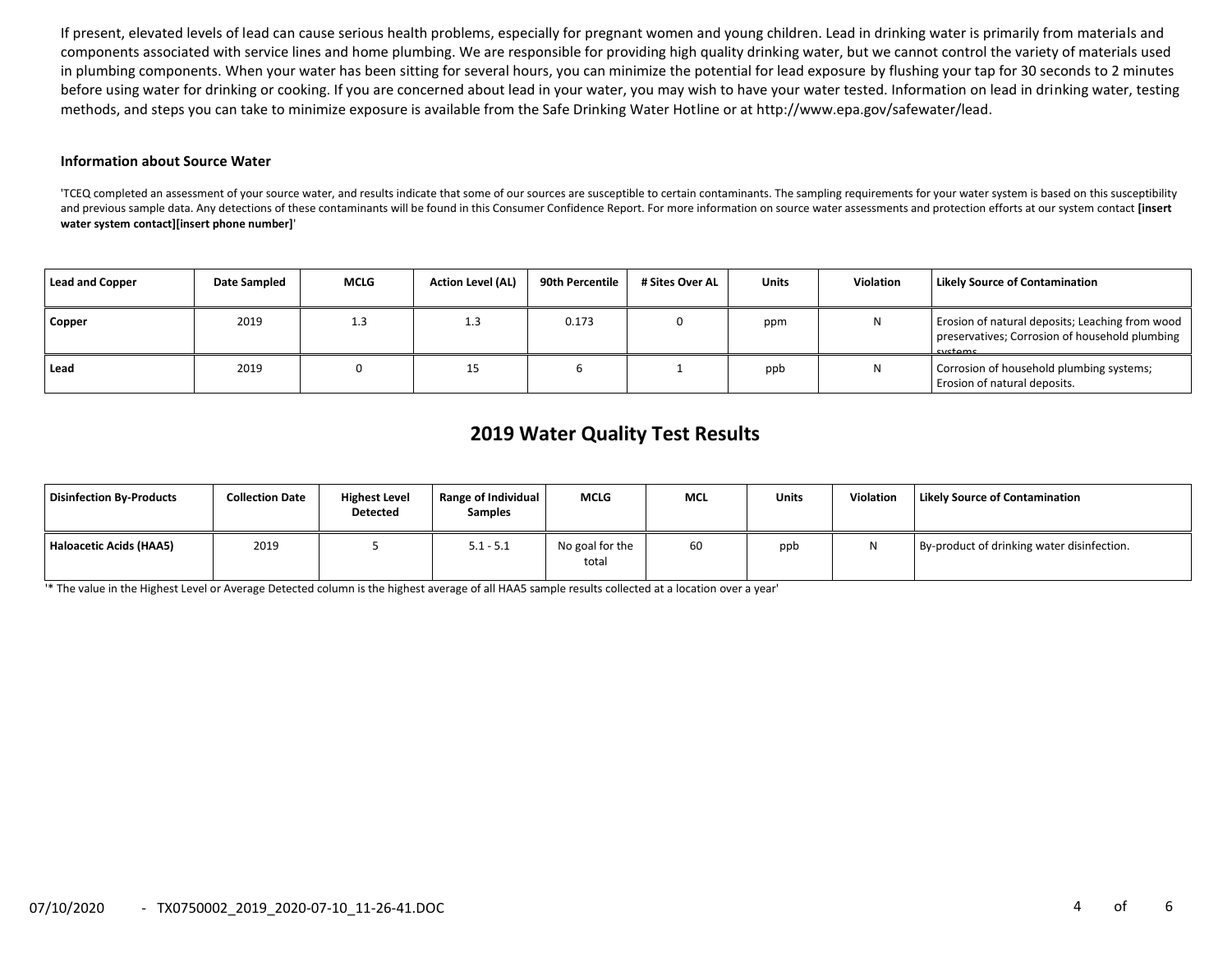| Total Trihalomethanes (TTHM) | 2019 | $\overline{11}$<br>11c<br>41.0 - 41.0 | No goal for the<br>tota. | 80 | ppt | By-product of drinking water disinfection. |
|------------------------------|------|---------------------------------------|--------------------------|----|-----|--------------------------------------------|
|                              |      |                                       |                          |    |     |                                            |

'\* The value in the Highest Level or Average Detected column is the highest average of all TTHM sample results collected at a location over a year'

| Inorganic Contaminants | <b>Collection Date</b> | <b>Highest Level</b><br><b>Detected</b> | Range of Individual<br>Samples | <b>MCLG</b> | <b>MCL</b> | <b>Units</b> | Violation | Likely Source of Contamination                                                                             |
|------------------------|------------------------|-----------------------------------------|--------------------------------|-------------|------------|--------------|-----------|------------------------------------------------------------------------------------------------------------|
| Arsenic                | 2019                   |                                         | 4.7 - 14.9                     |             | 10         | ppb          |           | Erosion of natural deposits; Runoff from orchards;<br>Runoff from glass and electronics production wastes. |

While your drinking water meets EPA standards for arsenic, it does contain low levels of arsenic. EPAs standard balances the current understanding of arsenics possible health effects against the costs of removing arsenic f drinking water. EPA continues to research the health effects of low levels of arsenic, which is a mineral known to cause cancer in humans at high concentrations and is linked to other health effects such as skin damage and circulatory problems.

| Barium          | 11/30/2017 | 0.038 | $0.038 - 0.038$ |    |     | ppm |   | Discharge of drilling wastes; Discharge from metal<br>refineries; Erosion of natural deposits.                                   |
|-----------------|------------|-------|-----------------|----|-----|-----|---|----------------------------------------------------------------------------------------------------------------------------------|
| <b>Fluoride</b> | 11/30/2017 | 0.43  | $0.43 - 0.43$   |    | 4.0 | ppm | N | Erosion of natural deposits; Water additive which<br>promotes strong teeth; Discharge from fertilizer and<br>aluminum factories. |
| Selenium        | 11/30/2017 | 3.1   | $3.1 - 3.1$     | 50 | 50  | ppb |   | Discharge from petroleum and metal refineries;<br>Erosion of natural deposits; Discharge from mines.                             |

| l Radioactive Contaminants | <b>Collection Date</b> | <b>Highest Level</b><br><b>Detected</b> | Range of Individual<br><b>Samples</b> | <b>MCLG</b> | <b>MCL</b> | Units  | <b>Violation</b> | <b>Likely Source of Contamination</b>   |
|----------------------------|------------------------|-----------------------------------------|---------------------------------------|-------------|------------|--------|------------------|-----------------------------------------|
| Beta/photon emitters       | 2019                   | 6.2                                     | $6.2 - 6.2$                           |             | 50         | pCi/L* | N                | Decay of natural and man-made deposits. |

\*EPA considers 50 pCi/L to be the level of concern for beta particles.

| Combined Radium 226/228                      | 2019 | 2.74 | $2.74 - 2.74$ | 0 |    | pCi/L | N | Erosion of natural deposits. |
|----------------------------------------------|------|------|---------------|---|----|-------|---|------------------------------|
| Gross alpha excluding radon<br>l and uranium | 2019 |      | $6 - 6$       | 0 | 15 | pCi/L | N | Erosion of natural deposits. |
| Uranium                                      | 2019 | 5.8  | $5.8 - 5.8$   | 0 | 30 | ug/l  | N | Erosion of natural deposits. |